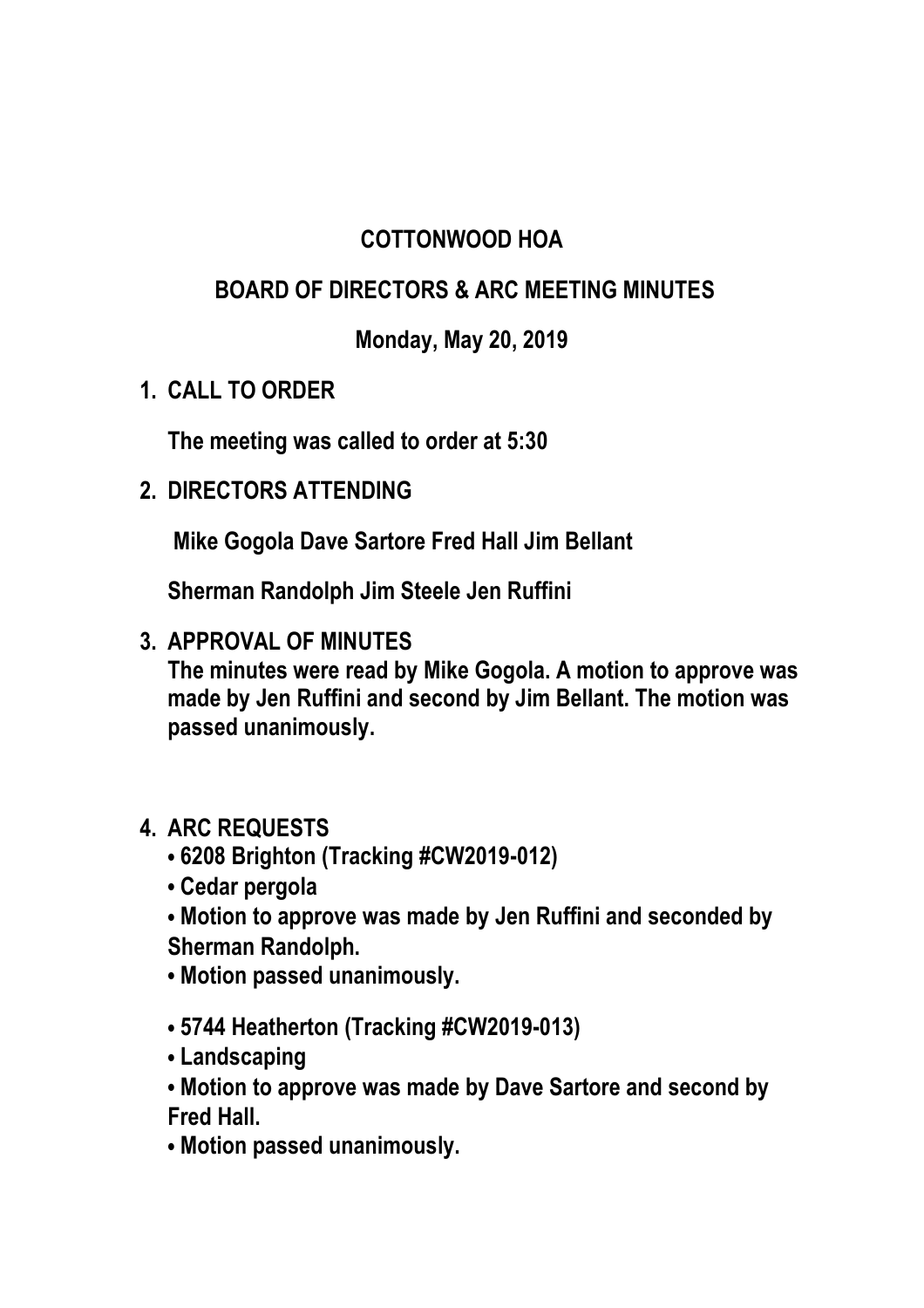- **5687 Heatherton (Tracking #CW2019- 014)**
- **Landscaping.**

**• Motion to approve was made by Jim Bellant and second by Dave Satore.**

**• Motion passed unanimously.** 

- **6126 Broadfield (Tracking #CW2019-015)**
- **Landscaping.**

**• Motion to approve was made by Jenny Ruffini and second by Jim Bellant.**

- **Motion passed unanimously.**
- **5560 Heatherton (Tracking CW2019-016)**
- **Landscaping**
- **Motion to approve by Jen Ruffini and Jim Bellant.**
- **Motion passed unanimously.**
- **6134 Broadfield (Tracking CW2019-017)**
- **20' lighted flag pole**
- **Motion to approve by Jen Ruffini and second by Dave Sartore.**
- **Unanimously approved.**
- **5. NEW BUSINESS** 
	- **Please post on Facebook and website regarding no blowing grass in the street.**
	- **The Peaden van and gray camaro reside at the same address on Brighton and are driven by the same driver (not simultaneously). We don't know if the driver received a ticket from the deputy.**
	- **Past due HOA fees will be handled by our attorney once the Board becomes the declarant. Mike will follow up with Trip Maygarden regarding this letter.**
	- **We should also request a sign marking the end of Brighton from Timberland (black and yellow stripes or black and red stripes)**
	- **No update on completion date of Shamrock St gate.**